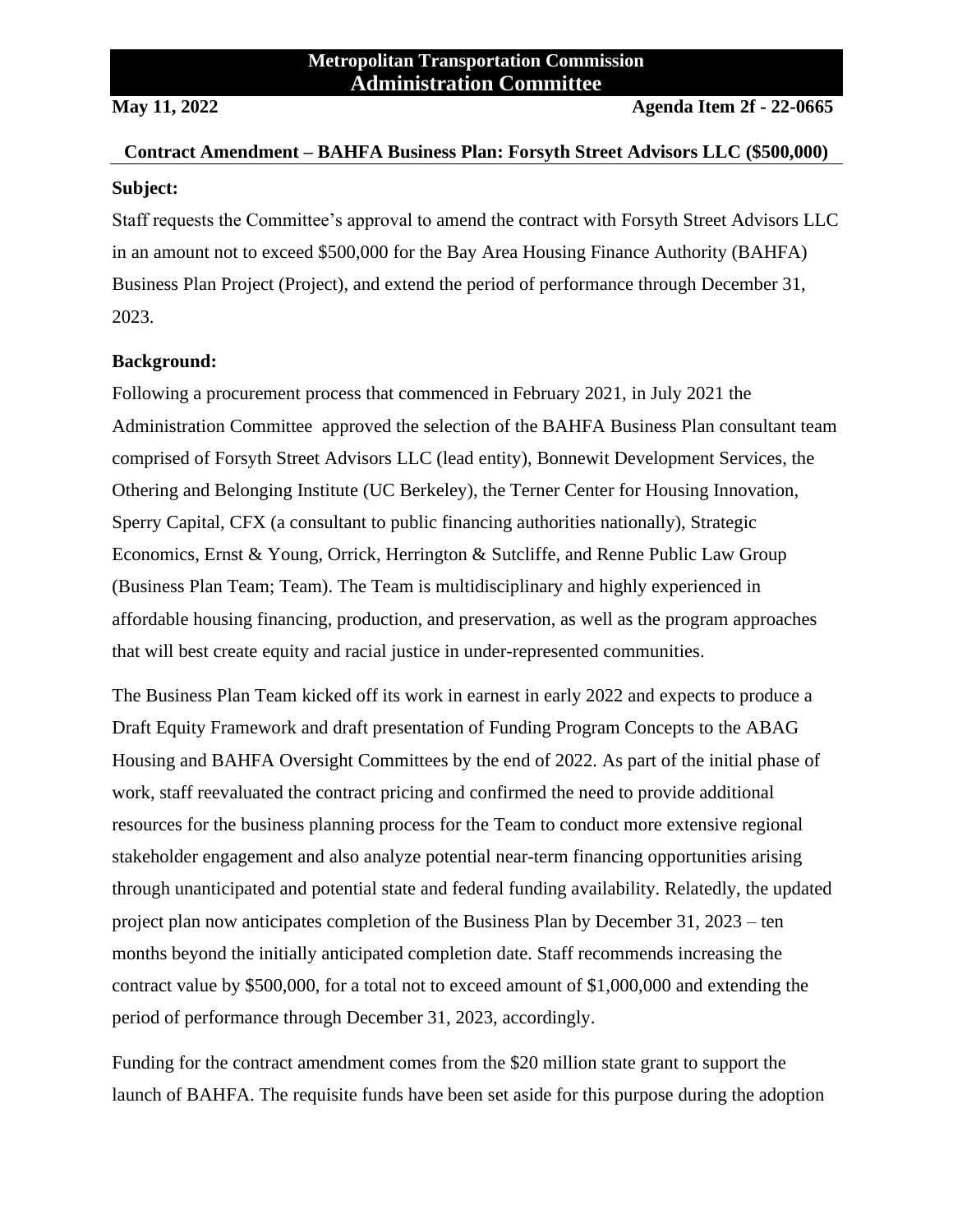#### **Administration Committee Agenda Item 2f - 22-0665 May 11, 2022 Page 2 of 2**

of the inaugural BAHFA budget by the BAHFA Board on April 27, 2022. Since the original contract was executed by MTC, MTC will execute the amendment, subject to BAHFA approving payment of the invoices.

The consultants and their subcontractors' small business and disadvantaged enterprise status is shown in Attachment A.

#### **Issues:**

None identified.

#### **Recommendations:**

Staff recommends that the Committee authorize the Executive Director or designee to amend the contract with Forsyth Street Advisors LLC to extend it through December 31, 2023, and to increase the contract amount by \$500,000 for a total contract amount not to exceed \$1,000,000 for the BAHFA Business Plan Project, subject to BAHFA's approval of the payment of the invoices

#### **Attachments:**

- Attachment A: Small Business and Disadvantaged Business Enterprise Status
- Request for Committee Approval Summary of Proposed Contract Forsyth Street Advisors

Therese Whole

Therese W. McMillan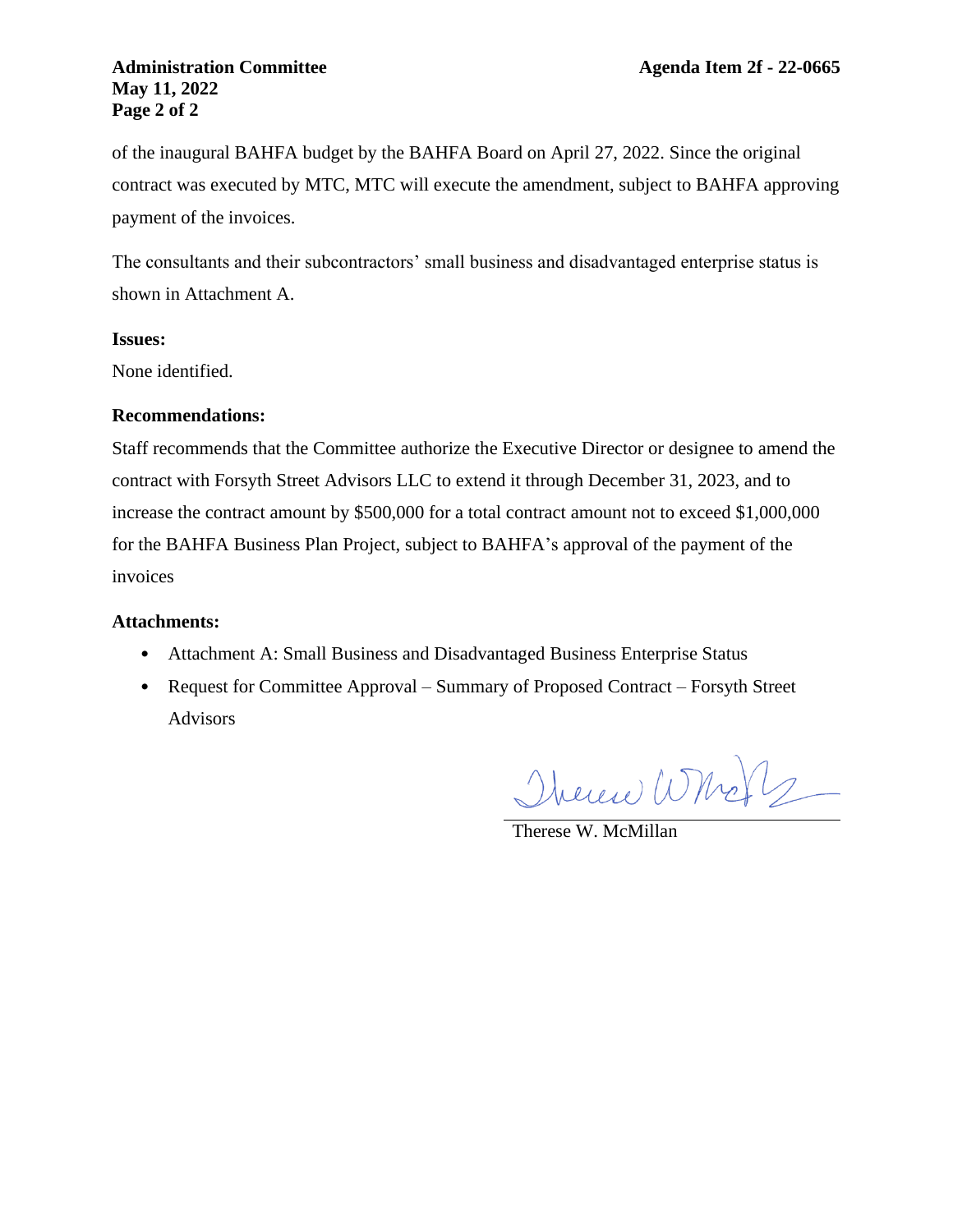## **Attachment A**

## **Disadvantaged Business Enterprise and Small Business Enterprise Status**

|               |                                       | DBE* Firm  |                  |                           | <b>SBE**</b> Firm |                          |                |
|---------------|---------------------------------------|------------|------------------|---------------------------|-------------------|--------------------------|----------------|
|               | Firm Name                             | <b>Yes</b> | If Yes, List $#$ | N <sub>o</sub>            | Yes               | <b>Certifying Agency</b> | N <sub>0</sub> |
| Prime         | <b>Forsyth Street Advisors</b>        |            |                  | $\boldsymbol{\mathrm{X}}$ |                   |                          | $\mathbf X$    |
| Subcontractor | <b>Bonnewit Development Services</b>  |            |                  | X                         | X                 | Alameda SLEB             |                |
|               |                                       |            |                  |                           |                   | Program                  |                |
| Subcontractor | <b>Strategic Economics</b>            | X          | 33062            |                           | X                 | <b>DGS</b>               |                |
| Subcontractor | <b>Sperry Capital</b>                 |            |                  | X                         | X                 | <b>DGS</b>               |                |
| Subcontractor | Othering $&$ Belonging                |            |                  | X                         |                   |                          | X              |
|               | Institute                             |            |                  |                           |                   |                          |                |
| Subcontractor | <b>Terner Housing Innovation Labs</b> |            |                  | X                         |                   |                          | X              |
|               |                                       |            |                  |                           |                   |                          |                |
| Subcontractor | cFx Incorporated                      |            |                  | X                         |                   |                          | X              |
| Subcontractor | Ernst & Young                         |            |                  | X                         |                   |                          | X              |
| Subcontractor | Renne Public Law Group                |            |                  | X                         |                   |                          | X              |
| Subcontractor | Orrick                                |            |                  | X                         |                   |                          | X              |